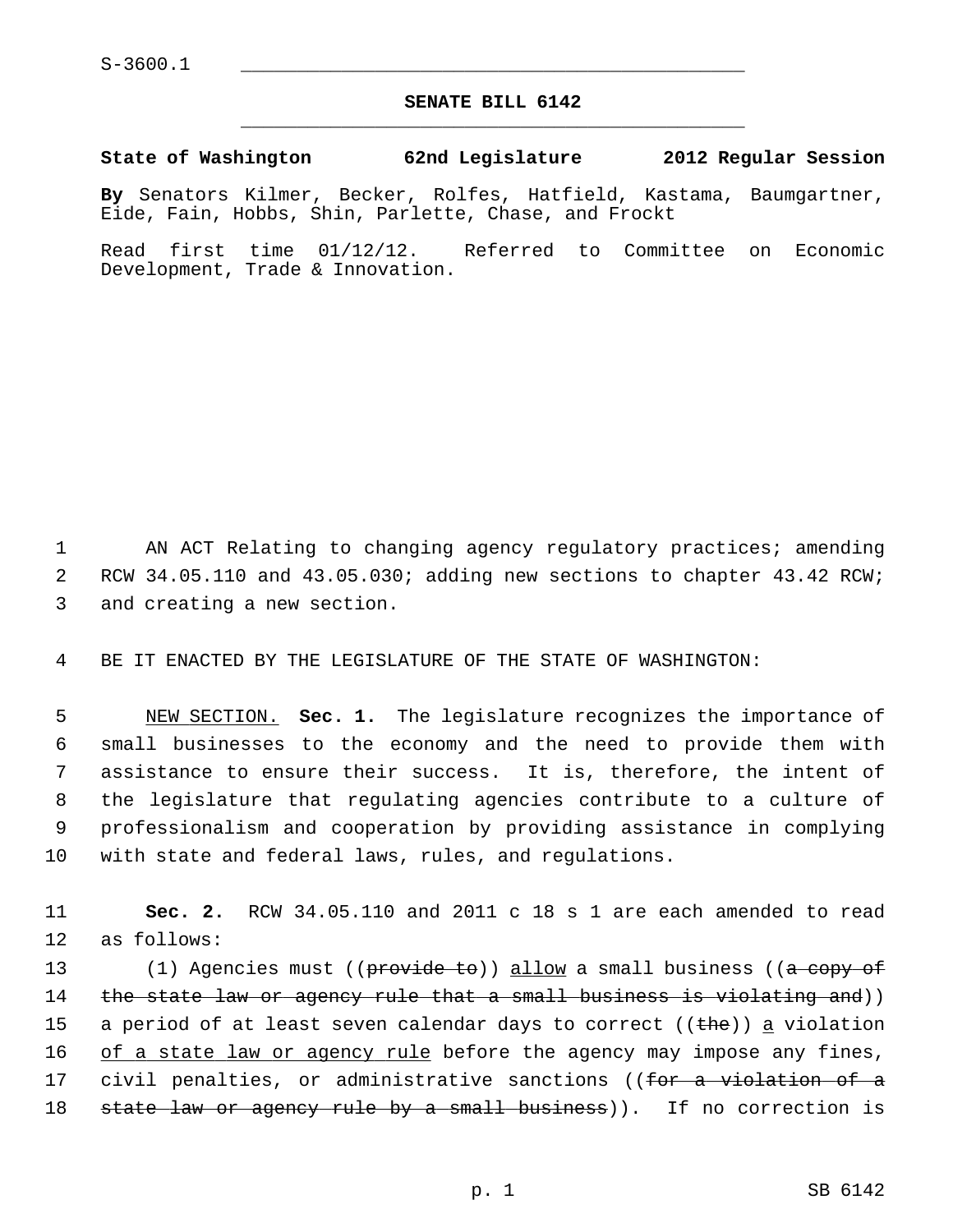1 possible or if an agency is acting in response to a complaint made by 2 a third party and the third party would be disadvantaged by the 3 application of this subsection, the requirements in this subsection do 4 not apply.

 5 (2) Agencies must provide to a small business a copy of the state law or agency rule that the small business is violating, as well as a comprehensive statement of the violations discovered during the review and the required corrective action or actions. Once the small business has been provided with a copy of the state law or agency rule violated and the comprehensive statement of corrective action or actions, the agency may not add more violations or corrective actions during that review period.

13 (3) Except as provided in subsection  $((+4))$  (5) of this section, 14 agencies shall waive any fines, civil penalties, or administrative 15 sanctions for first-time paperwork violations by a small business.

16  $((+3))$   $(4)$  When an agency waives a fine, penalty, or sanction 17 under this section, when possible it shall require the small business 18 to correct the violation within a reasonable period of time, in a 19 manner specified by the agency. If correction is impossible, no 20 correction may be required and failure to correct is not grounds for 21 reinstatement of fines, penalties, or sanctions under subsection 22  $((+5))$   $(6)(b)$  of this section.

23 ( $(\frac{4}{4})$ ) (5) Exceptions to requirements of subsection (1) of this 24 section and the waiver requirement in subsection  $((+2)^{n})$  (3) of this 25 section may be made for any of the following reasons:

26 (a) The agency head determines that the effect of the violation or 27 waiver presents a direct danger to the public health, results in a loss 28 of income or benefits to an employee, poses a potentially significant 29 threat to human health or the environment, or causes serious harm to 30 the public interest;

31 (b) The violation involves a knowing or willful violation;

32 (c) The violation is of a requirement concerning the assessment, 33 collection, or administration of any tax, tax program, debt, revenue, 34 receipt, a regulated entity's financial filings, or insurance rate or 35 form filing;

36 (d) The requirements of this section are in conflict with federal 37 law or program requirements, federal requirements that are a prescribed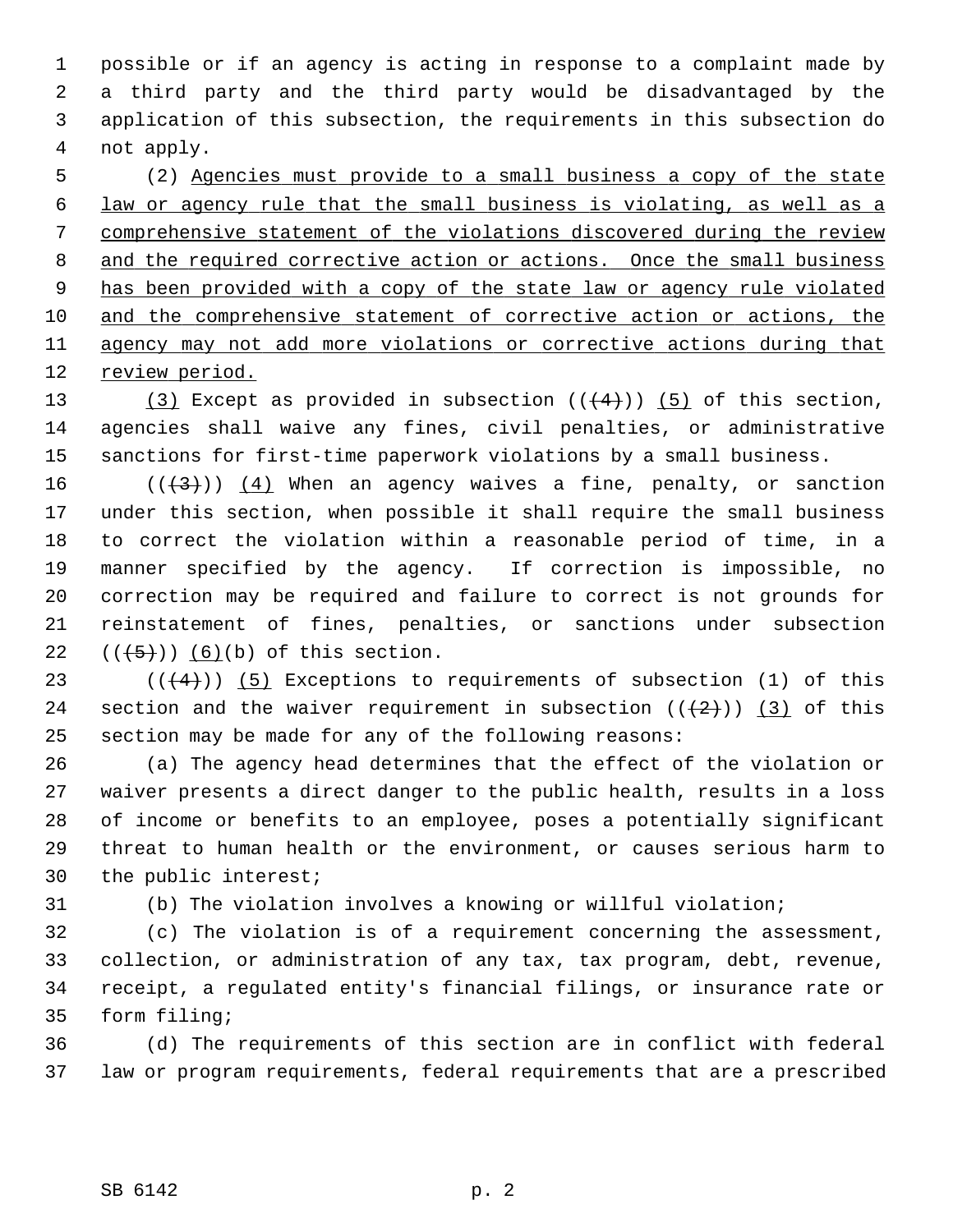1 condition to the allocation of federal funds to the state, or the 2 requirements for eligibility of employers in this state for federal 3 unemployment tax credits, as determined by the agency head;

 4 (e) The small business committing the violation previously violated 5 a substantially similar requirement; or

 6 (f) The owner or operator of the small business committing the 7 violation owns or operates, or owned or operated a different small 8 business which previously violated a substantially similar requirement.

9  $((+5))$   $(6)(a)$  Nothing in this section prohibits an agency from 10 waiving fines, civil penalties, or administrative sanctions incurred by 11 a small business for a paperwork violation that is not a first-time 12 offense.

13 (b) Any fine, civil penalty, or administrative sanction that is 14 waived under this section may be reinstated and imposed in addition to 15 any additional fines, penalties, or administrative sanctions associated 16 with a subsequent violation for noncompliance with a substantially 17 similar paperwork requirement, or failure to correct the previous 18 violation as required by the agency under subsection  $((+3))$  (4) of 19 this section.

20  $((+6))$  (7) Nothing in this section may be construed to diminish 21 the responsibility for any citizen or business to apply for and obtain 22 a permit, license, or authorizing document that is required to engage 23 in a regulated activity, or otherwise comply with state or federal law.

24 ( $(\overline{\langle 7 \rangle})$ ) (8) Nothing in this section shall be construed to apply to 25 small businesses required to provide accurate and complete information 26 and documentation in relation to any claim for payment of state or 27 federal funds or who are licensed or certified to provide care and 28 services to vulnerable adults or children.

29  $((\lbrace 8 \rbrace))$  (9) Nothing in this section affects the attorney general's 30 authority to impose fines, civil penalties, or administrative sanctions 31 as otherwise authorized by law; nor shall this section affect the 32 attorney general's authority to enforce the consumer protection act, 33 chapter 19.86 RCW.

34  $((+9))$   $(10)$  As used in this section:

35 (a) "Small business" means a business with two hundred fifty or 36 fewer employees or a gross revenue of less than seven million dollars 37 annually as reported on its most recent federal income tax return or 38 its most recent return filed with the department of revenue.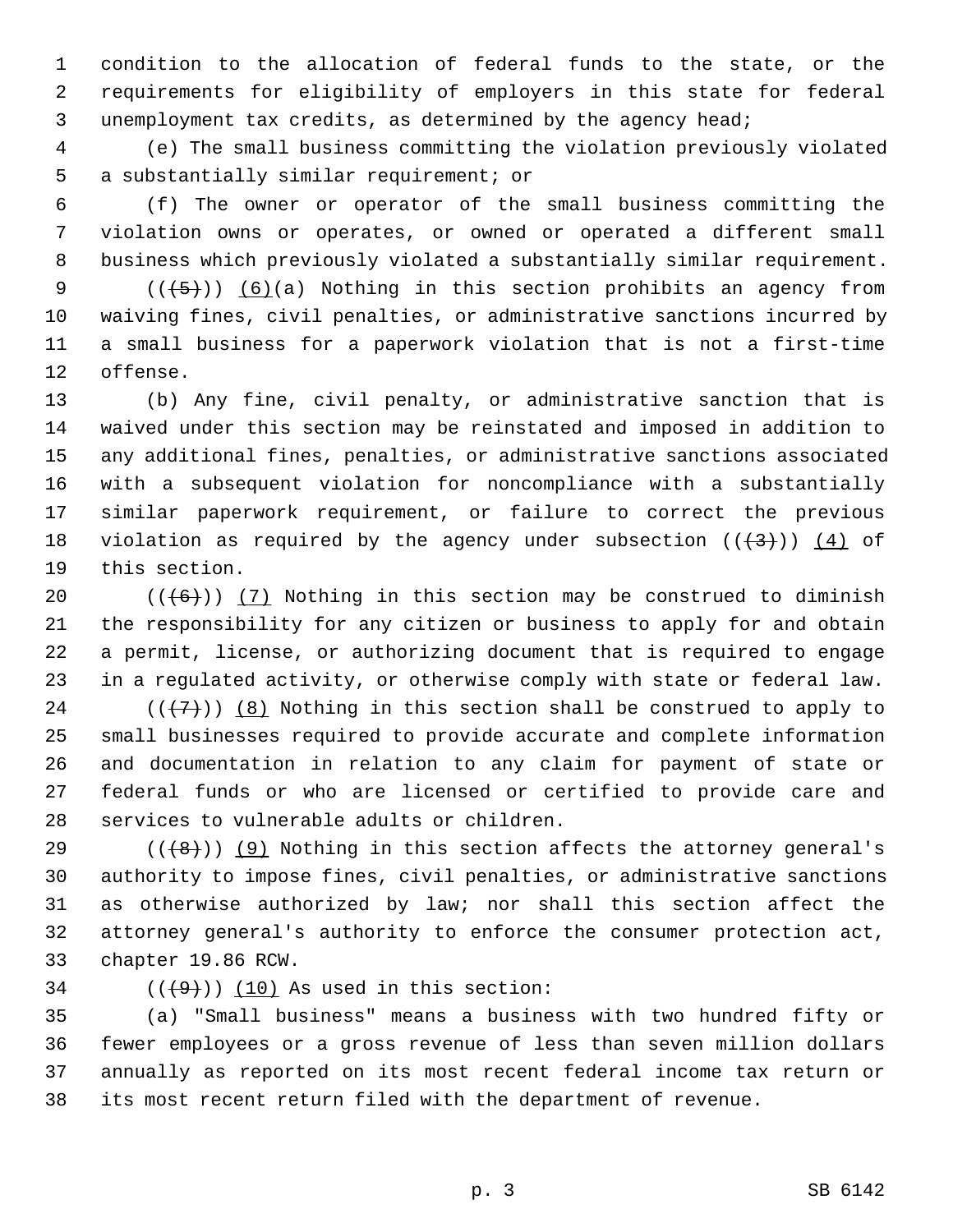1 (b) "Paperwork violation" means the violation of any statutory or 2 regulatory requirement that mandates the collection of information by 3 an agency, or the collection, posting, or retention of information by 4 a small business. This includes but is not limited to requirements in 5 the Revised Code of Washington, the Washington Administrative Code, the 6 Washington State Register, or any other agency directive.

 7 (c) "First-time paperwork violation" means the first instance of a 8 particular or substantially similar paperwork violation.

 9 **Sec. 3.** RCW 43.05.030 and 1996 c 206 s 2 are each amended to read 10 as follows:

11 (1) For the purposes of this chapter, a technical assistance visit 12 is a visit by a regulatory agency to a facility, business, or other 13 location that:

14 (a) Has been requested or is voluntarily accepted; and

15 (b) Is declared by the regulatory agency at the beginning of the 16 visit to be a technical assistance visit.

17 (2) A technical assistance visit also includes a consultative visit 18 pursuant to RCW 49.17.250.

19 (3)(a) During a technical assistance visit, or within a reasonable 20 time thereafter, a regulatory agency shall inform the owner or operator 21 of the facility of any violations of law or agency rules identified by 22 the agency as follows:

23 ( $(\overline{\{a\}})$ ) (i) A description of the condition that is not in 24 compliance and the text of the specific section or subsection of the 25 applicable state or federal law or rule;

 $26$  (( $\left(\frac{b}{b}\right)$ ) (ii) A statement of what is required to achieve compliance;

27  $((\{e\})$  ( $(iii)$ ) The date by which the agency requires compliance to 28 be achieved;

29  $((\overline{d}))$   $(iv)$  Notice of the means to contact any technical 30 assistance services provided by the agency or others; and

31  $((\{e\}))(y)$  Notice of when, where, and to whom a request to extend 32 the time to achieve compliance for good cause may be filed with the 33 agency.

34 (b) If violations are not identified during the visit, the agency 35 must let the owner or operator of the facility know when to expect the 36 results of the visit.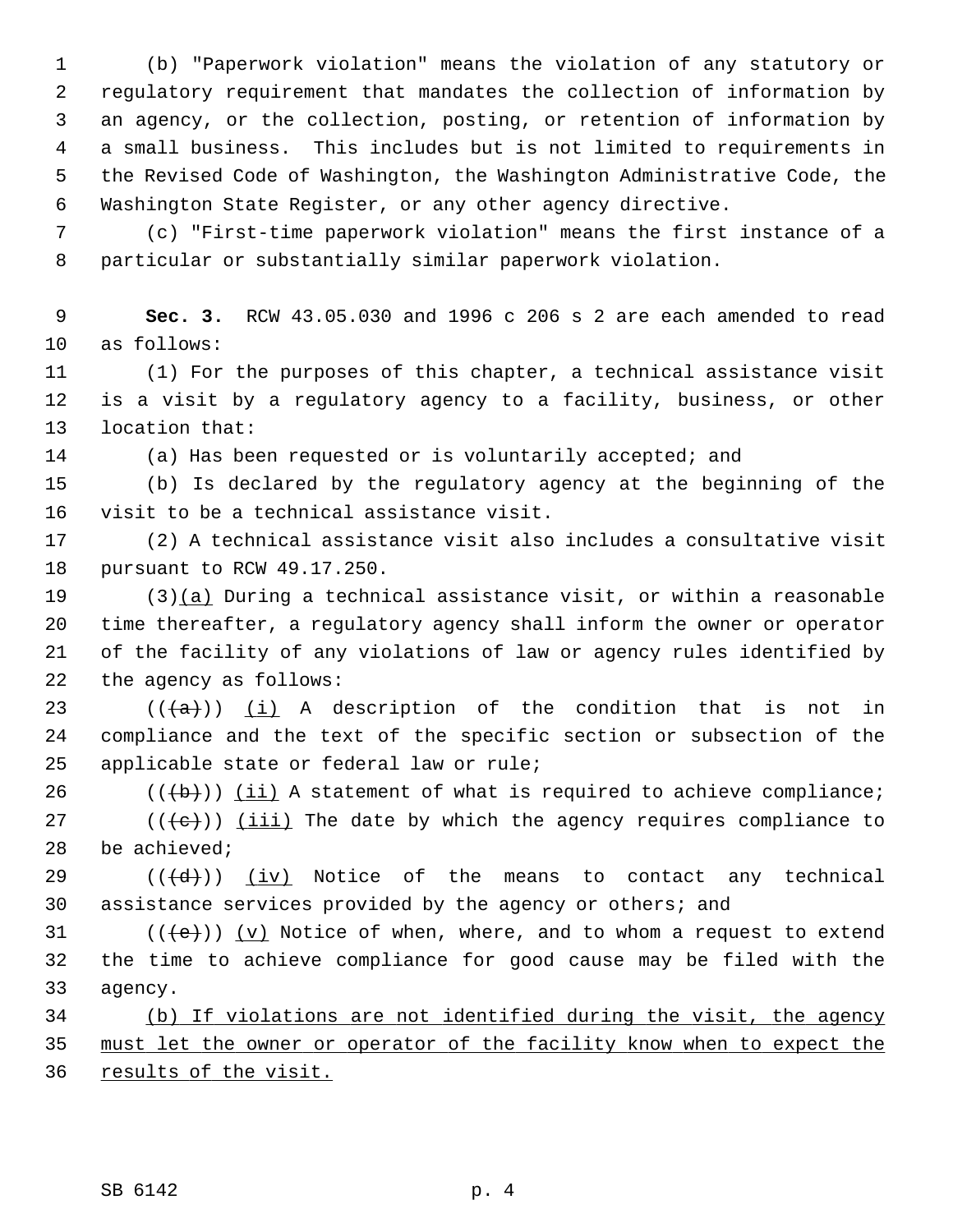(4) At the time of the visit, the person conducting the technical assistance visit must provide the owner or operator of the facility with a web site address where the owner or operator may complete an anonymous customer service survey, pursuant to section 5 of this act, 5 regarding the visit.

 6 NEW SECTION. **Sec. 4.** A new section is added to chapter 43.42 RCW 7 to read as follows:

 8 Each regulatory agency must require its regulators to complete a 9 self-assessment for each technical assistance visit that contains, at 10 a minimum, the same survey information developed by the office of 11 regulatory assistance under section 5 of this act. Each individual 12 regulator shall receive from his or her respective agency the aggregate 13 results of customer service surveys completed for that regulator to 14 compare with the regulator's self-assessments.

15 NEW SECTION. **Sec. 5.** A new section is added to chapter 43.42 RCW 16 to read as follows:

17 (1) In coordination with regulatory agencies, the office must 18 develop a customer service survey that regulated entities may complete 19 after a technical assistance visit under chapter 43.05 RCW. The survey 20 must include, but is not limited to, the questions:

21 (a) The name of the regulator and his or her agency;

22 (b) Was the visit conducted in a professional and respectful 23 manner;

24 (c) Did the regulator provide assistance to help your business 25 succeed while also enforcing compliance with state regulations;

26 (d) If cited with a violation during the visit, was a copy of the 27 violated rule or law provided;

28 (e) Were you informed of a seven-day grace period for complying 29 with regulations in order to avoid fees and penalties;

30 (f) Were you given a single comprehensive list of violations and 31 the corrective actions required;

32 (g) Was anything added to the list of violations after you were 33 presented with the list;

34 (h) If the result of the visit was not indicated during the visit, 35 was an approximate time provided in which the owner or operator would 36 be notified of the results; and